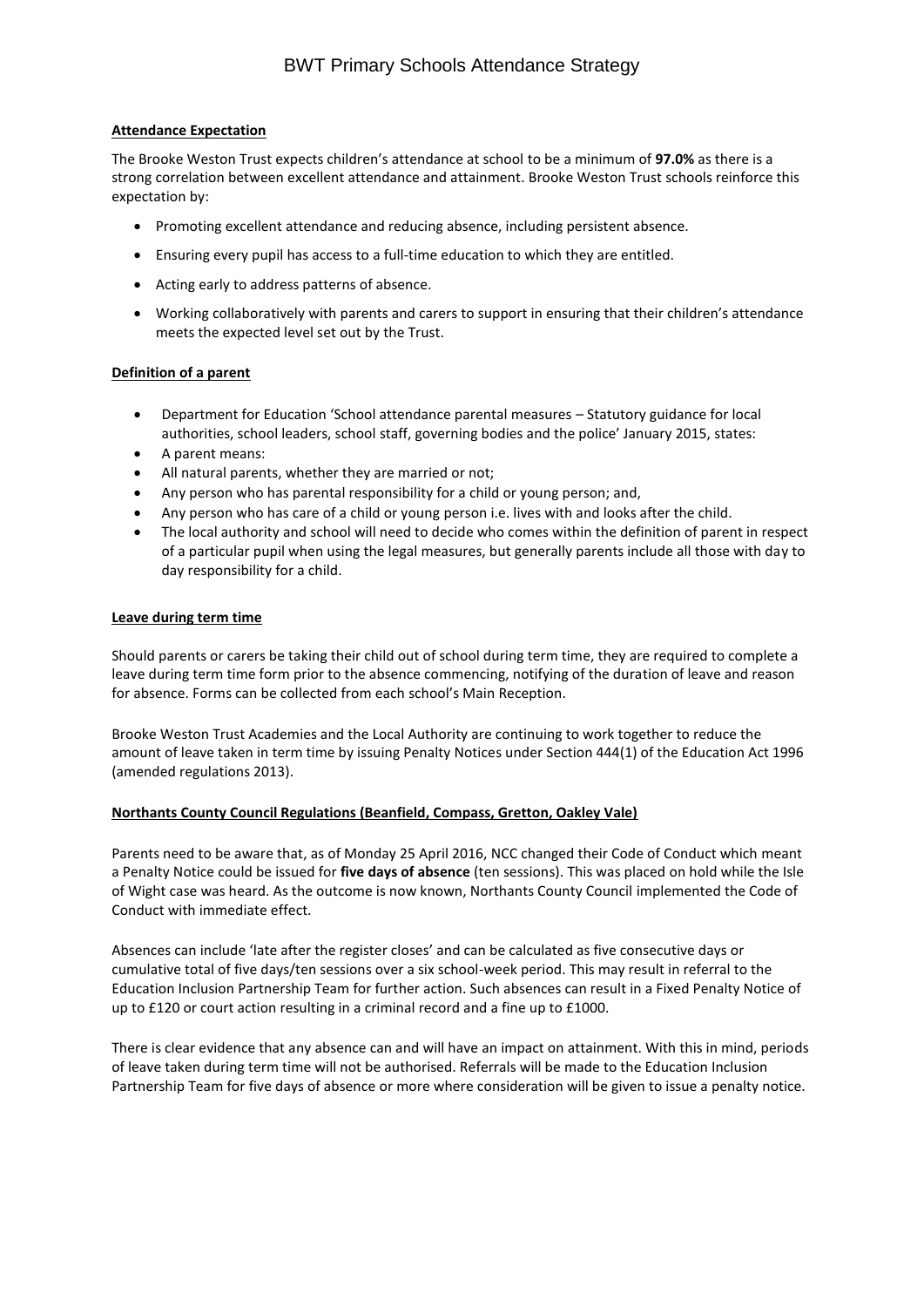# BWT Primary Schools Attendance Strategy

## **Cambridgeshire County Council Regulations (Peckover)**

Unauthorised term time leave (includes holiday): Any parent who takes a child out of school for term time leave for **6 consecutive sessions (3 days)** or more, not authorised by the school, may receive a Penalty Notice. Therefore Penalty Notices will be issued for single event absences of at least 3 consecutive school days or more where these absences are unauthorised because they are neither exceptional or unavoidable.

To attend school "regularly" means "in accordance with the rules prescribed by the school".

## **Reporting an absence**

If a child is going to be absent from school, it is the responsibility of parents and carers to notify the school at the earliest possible convenience. Notification should be made to the school for each day of the child's absence before the start of the school day. This can be made through a telephone call via the school absence line or visiting school to notify them of the absence.

#### **Absence follow-up – First Day Response**

Should a child be absent from school without a valid reason, a telephone call will be made or text message sent by a member of the schools attendance and welfare team. If a valid reason is not obtained on the first day of absence, a home visit may be completed.

#### **Safeguarding and Absence**

Contact will be made firstly to the children who are deemed at high risk of a Safeguarding Issue. The Attendance/Welfare Officer will be made aware of these children through liaison with the Designated Safeguarding Lead (DSL). The DSL will provide regular updates of whom these children are.

## **Home visits**

Parents and carers should be aware that home visits are completed by all Brooke Weston Trust schools as a standard procedure when children are absent from school. Should schools have any safeguarding concerns for a particular child, home visits will be completed to these families in the first instance. Home visits allow school staff to see the child and discuss the absence with parents and carers, as well as being able to offer support if required.

## **Medical evidence**

If a child is absent from school due to an appointment or has received prescribed medication, Brooke Weston Trust schools require medical evidence to be presented upon the child's return to school.

Medical evidence can be in the form of:

- an appointment card provided by the medical practice
- a text message or email confirmation of appointment
- a doctor's letter
- a hospital letter/discharge note
- a medical prescription

When medical evidence is seen, authorisation for the absence will be given.

Should a parent or carer have any further queries about appropriate medical evidence, contact should be made to the individual school.